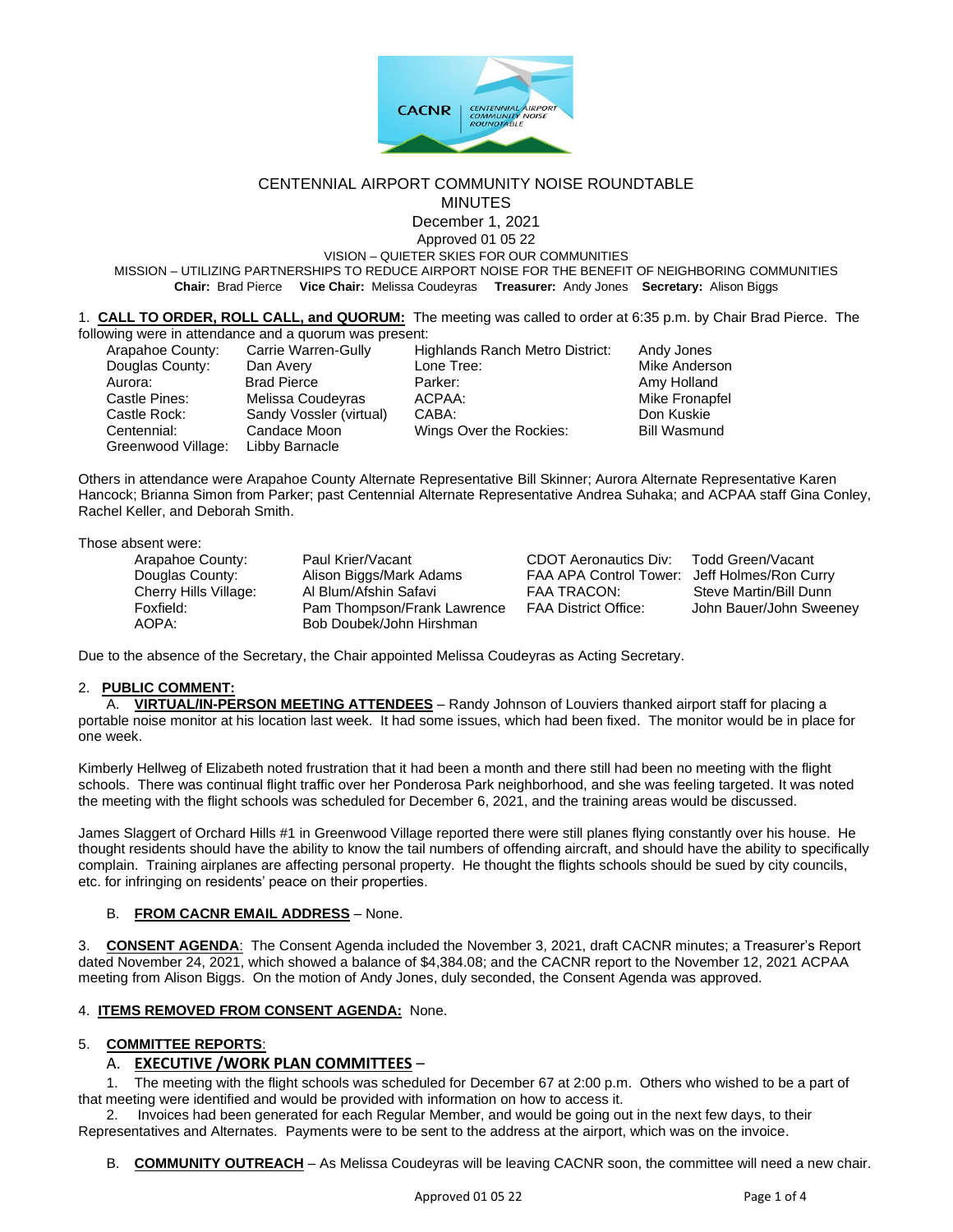C. **FLY QUIET** – Bill Wasmund had provided a written report for the committee, which was included in the email packet. In relation to an incentive program for pilots to fly quieter, there are many factors to be considered which make it hard to judge a pilot's ability to fly quiet at any given time. More consideration is needed. Flight schools may need to fund mufflers and prop conversions etc. to make planes quieter. The Airport is looking into developing a proposal for rewarding pilots who comply with Fly Quiet procedures that will be presented to CACNR. Another approach might be based on reinforcement.

Work is still being done to find a second location for a noise abatement sign, possibly between taxiways Charlie 6 and 8 which are centrally located and provide a larger area for the sign. A runup area is slated for 2022 if grant money and approval are given.

The committee is still looking at other airports and their noise abatement programs and how they compare to ours.

Question was asked who the target audience was for the sign, with the response being any aircraft that operates on the Airport. Andy asked about posters being placed in the flight schools, with the response that they are already there; Mike Fronapfel stated that the Airport has provided posters to the FBO's and flight schools and even framed them to make them nice to hang. Fly Quiet brochures have also been distributed. They are also mailed to all gate card holders. Question was asked if we can follow up on a regular basis. Fronapfel stated that new gate cards are mailed out every October.

Question was asked about the budget for the sign. Rachel Keller stated that will be part of the FAA grant.

D. **NOISE MONITORS** – The committee would like to provide CACNR with another in-depth look at the capabilities of the Noise Monitoring software. Question was asked about the portable noise monitor placed at the agreed upon location in Highlands Ranch. Rachel Keller indicated it can be left there as long as good weather holds and it is not needed elsewhere.

1. A summary of the October Noise Report follows:

**Total Local Operations: Oct – 11,698** Sept. **–** 13,547 Aug**.** – 12,181 July – 12,151 June – 12,974 May – 9,243 April – 13,579 **Total Operations: Oct – 27,315** Sept. – 30.309 Aug. – 29,544 July – 29,468 June – 30,148 May – 22,855 April – 27,444 **YTD Total Operations: Oct – 264,135** Sept. **–** 236,820 Aug. – 206,511 July – 176,967 June – 147,499 May – 117,351 April – 94,496 **Noise Events: Oct – 30,553 Sept. –** 31,664August **–** 30,170 July Total – 30,495 June total – 34,335 May Total – 28,869

|  | Noise Events Recorded at Each Noise Monitor: |
|--|----------------------------------------------|
|  |                                              |

| Oct. Totals:                                                          |                            | Oct. $60 - 69$ db:                                           |                                 | Oct. 70-79 db:                                    | Oct. 80-89 db:                              |
|-----------------------------------------------------------------------|----------------------------|--------------------------------------------------------------|---------------------------------|---------------------------------------------------|---------------------------------------------|
|                                                                       | 9.175 Golf Course          | 5.739 Meridian                                               |                                 | 3.432 Golf Course                                 | 536 Airport East                            |
|                                                                       | 7,435 Meridian             | 5,541 Golf Course                                            | 1,635                           | Meridian                                          | 195 Golf Course                             |
|                                                                       | 3.110 State Park           | 2.167 State Park                                             |                                 | 923 Airport East                                  | 54 Meridian                                 |
|                                                                       | 3,075 Airport East         | 2,013 Parker                                                 |                                 | 919 State Park                                    | 21 State Park                               |
|                                                                       | 2,236 Parker               | 1,575 Airport East                                           |                                 | 217 Parker                                        | 9 Grandview Estates                         |
|                                                                       | 1,553 Grandview Estates    | 1,339 Grandview Estates                                      |                                 | 203 Grandview Estates                             | 7 Greenwood Village                         |
|                                                                       | 1,160 Greenwood Village    | 1.066 Castle Rock                                            |                                 | 121 Greenwood Village                             | 6 Parker                                    |
|                                                                       | 1,125 Castle Rock          | 1,032 Greenwood Village                                      |                                 | 59 Castle Rock                                    | 3 Hunters Hill                              |
|                                                                       | 806 Lone Tree              | 749 Lone Tree                                                |                                 | 57 Lone Tree                                      | 0 Castle Pines                              |
| 535                                                                   | Hunters Hill               | 492 Hunters Hill                                             |                                 | 40 Hunters Hill                                   | 0 Castle Rock                               |
|                                                                       | 178 Castle Pines           | 159 Castle Pines                                             |                                 | 19 Castle Pines                                   | 0 Lone Tree                                 |
|                                                                       | 165 Sagebrush Park         | 151 Sagebrush Park                                           |                                 | 14 Sagebrush Park                                 | 0 Sagebrush Park                            |
| Oct. noise events in the $90+$ decibel range were: Airport East $-41$ |                            |                                                              | Meridian – 7<br>Golf Course – 7 | State Park - 3 Grandview Estates - 2              |                                             |
|                                                                       | <b>October Complaints:</b> | Noise Complaints and Numbers of Households: Oct - 1,174 & 42 |                                 | $Sept - 1,618 & 55$<br><b>October Households:</b> | July $- 1,562$ & 112<br>August – 1,497 & 67 |
|                                                                       | 455 U Douglas County (39%) | 72 Other (6%)                                                |                                 | 10 U Arapahoe County (24%)                        | 2 Highlands Ranch (5%)                      |

| $-2 = -2 - 3 = -2$          |                             |                           |                             |
|-----------------------------|-----------------------------|---------------------------|-----------------------------|
| 239 Greenwood Village (20%) | 67 Aurora (6%)              | 8 U Douglas County (19%)  | 2 Lone Tree (5%)            |
| 121 Castle Rock (10%)       | 12 Highlands Ranch (1%)     | 8 Greenwood Village (19%) | 1 Castle Rock (2%)          |
| 102 Centennial (9%)         | 7 Lone Tree (0.6%)          | 6 Other (14%)             | 1 Cherry Hills Village (2%) |
| 94 U Arapahoe County (8%)   | 4 Denver (0.3%)             | 2 Aurora (5%)             | Denver (2%)                 |
|                             | Cherry Hills Village(0.09%) | 2 Centennial (5%)         |                             |
|                             |                             |                           |                             |

Comparatively, in September 2021, there were 1,618 complaints from 30,309 operations. In August 2021, there had been 1,497 complaints from 29,544 operations. In July 2021, there had been 1,562 complaints from 29,468 operations; in June 2021, there had been 1,476 complaints from 30,148 operations.

**Year to Date,** at the end of **October 2021**, there had been 12,104 complaints from 349 households: **Complaints: Households:**

| vviiluidilito. |                               |                                | TIUUJUIUIUJ.      |
|----------------|-------------------------------|--------------------------------|-------------------|
|                | 3,427 U Douglas County (28%)  | 177 Highlands Ranch (1.5%)     | 106 U Arapahoe Co |
|                | 3,223 U Arapahoe County (27%) | 86 Parker (0.7%)               | 80 Greenwood Vil  |
|                | 1,836 Greenwood Village (15%) | 48 Lone Tree (0.4%)            | 35 U Douglas Cou  |
|                | 1,131 Centennial (9%)         | 38 Denver (0.3%)               | 26 Other (7.5%)   |
|                | 1,040 Castle Rock (8.6%)      | 34 Castle Pines (0.3%)         | 25 Centennial (7% |
|                | 625 Other (5%)                | 2 Cherry Hills Village (0.02%) | 16 Denver (4.6%)  |
|                | 437 Aurora (3.6%)             |                                | 12 Lone tree (3%) |

- 3,427 U Douglas County (28%) 177 Highlands Ranch (1.5%) 106 U Arapahoe County (30%) 11 Aurora (3%)
- 
- 
- 
- fils Village (0.02%) 2 16 Denver (4.6%) 1 CHV (0.3%)
- 1,131 Centennial (9%) 38 Denver (0.3%) 26 Other (7.5%) 6 Castle Rock (2%) 1,040 Castle Rock (8.6%) 34 Castle Pines (0.3%) 25 Centennial (7%) 6 Parker (2%)
	-
	-

35 U Douglas County (10%)

- 
- 3,223 U Arapahoe County (27%) 86 Parker (0.7%) 80 Greenwood Village (23%) 8 Highlands Ranch (2%)
	-
	-
	-
	-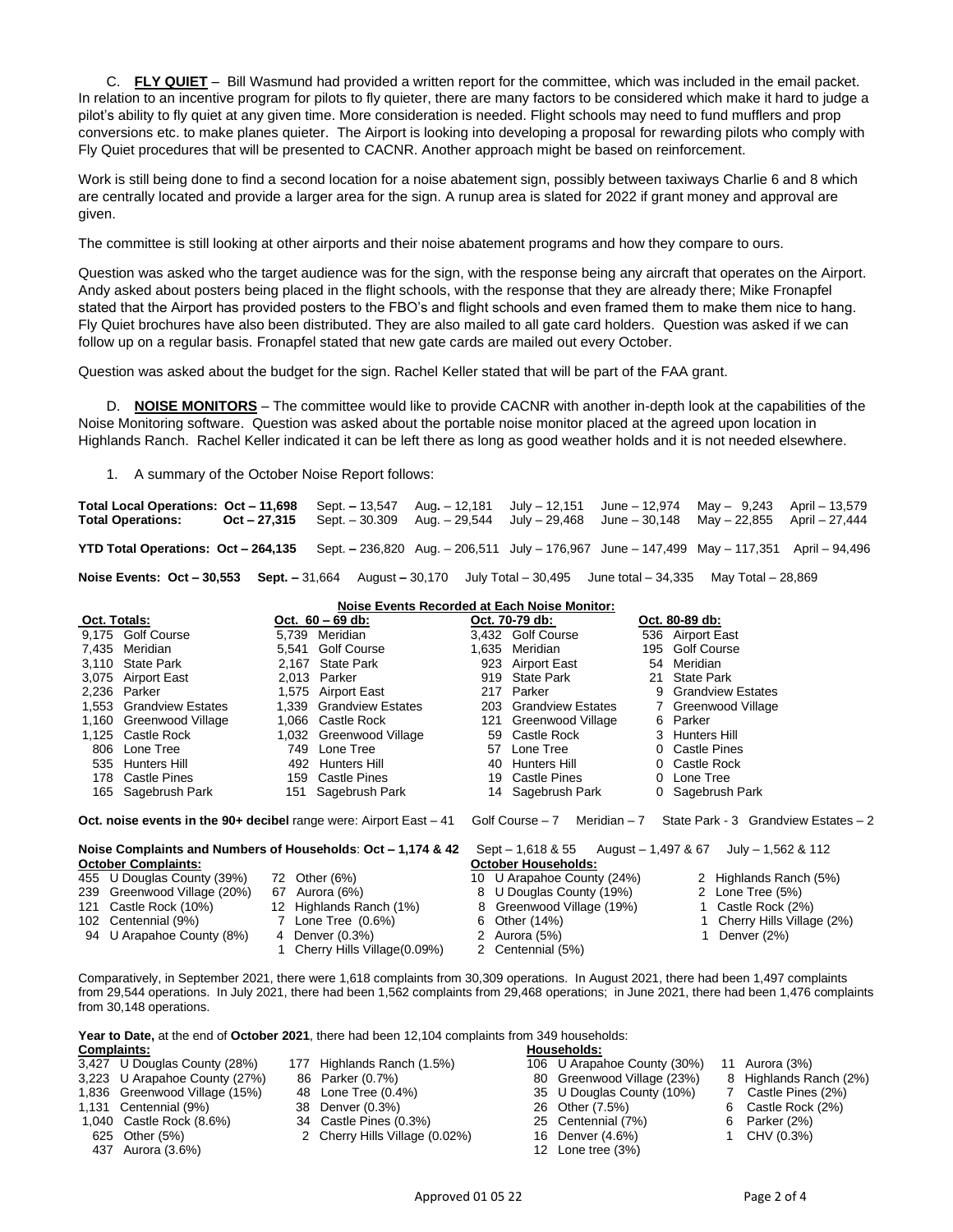**October had 90 noise complaint responses requested**, 59 by email (66%) and 31 by telephone (34%). **Year to date** at the end of October 2021, there had been **1,189 responses requested**, with 647 requests made by email (54%) and 542 by telephone (46%).

1,048 of the 1,174 complaints in October were about flights during **day hours** (89%); 126 were about **night flights** (11%)

Year to date at the end of October, the **top five complaining households** were in:

| 2,494 Unincorporated Douglas County (21%) |  | 1,235 Unincorporated Arapahoe County (10%)  |
|-------------------------------------------|--|---------------------------------------------|
| 1,362 Greenwood Village (11%)             |  | 1,167 Unincorporated Arapahoe County (9.6%) |
|                                           |  | 882 Castle Rock (7%)                        |

**Props accounted for 70% of the complaints by aircraft type** in October, while **jets accounted for 29% of the complaints**, and **1% were about helicopters.** These figures do not include complaints made by the top complaining household.

**Departures** were responsible for **45**% of the complaints in October. **Arrivals** were responsible for **36%** of the complaints, and **Training** was responsible for **18%** of the complaints in October. Again, these figures do not include complaints made by the top complaining household.

The graph showing the 13-month relationships between airport operations and the numbers of complaints with and without the top complaining household removed was again provided.

The October and Year to Date complaint maps continued to show the **largest cluster of complaints** located north and slightly west of the airport's north-south runway. In October, there had been 3 complaining households from outside the map boundaries. Year to date by the end of October, there had been 27 households located outside the map area.

Four October 2021 Radar Track Density Maps were included, which demonstrated that Metroplex has changed the flight tracks for Centennial Airport. The relationship between DIA traffic and that of Centennial Airport was demonstrated, with Centennial traffic being routed around DIA traffic, causing a huge impact for residents on the ground in this area. Question was asked if it would be worth comparing year to year or 5 years? Airport staff can and has generated a 35-year comparison as well.

Question was asked if Metroplex changed the altitudes of Centennial flights. Response was that no change was made to altitudes, only flight tracks. Question was asked about Elbert County on the noise complaints, as we had a public comment from an Elizabeth resident. It falls under "other". Request was made for that to be separated out. Mike Fronapfel and Rachel Keller stated that could be considered now that there are more complaints from that area.

Question was sked about any recourse CACNR has with the flight schools? Rachel Keller stated that outreach with the flight schools and collaborating with them is what we can do. The goal is to develop a good relationship and gain their cooperation. We can't make them do anything. The Airport meets with the flight school multiple times a year. It's in the flight schools' best interest to fly quiet and be good neighbors. Mike Fronapfel said that majority of flights are operating legally. It is rare that someone is operating outside of legal parameters. Rachel Keller noted when the flight training "boxes" were created 30 years ago, there weren't homes in those areas and they were created for safety. This will be part of the discussion with the flight schools. Question was asked about quiet hours. Rachel Keller said that voluntary quiet hours are between 10 pm and 7 am. It was noted pilots have to do some night operations for their ratings.

E. **WORK PLAN** – No report.

# 6. **FAA REPORTS**: A. **CENTENNIAL (APA) AIR TRAFFIC CONTROL TOWER** – No report

# **7. OTHER REGULAR MONTHLY REPORTS:**

A. **ACPAA** – No report

B. **AIRPORT DIRECTOR'S REPORT** – Mike Fronapfel reported strong activity at the airport, with October showing large jet fuel sales. Five new hangars will be under development in the next year, with ten more to come.

The airport has received 3 small grants received so far, with a possibility of some additional grants in the next year.

The Colorado Aircraft Business Association Is looking into laser pointers aimed at aircraft, which can blind pilots. It may consider legislation to prohibit this. Question was asked if they have a lobbyist to take it forward? Fronapfel indicated CABA does have a lobbyist and they are working to get someone to sponsor such legislation.

Fronapfel indicated he and Rachel Keller would be attending a Planning and Zoning meeting at the City of Centennial, regarding a residential development proposed that is too close to the Airport. It was considered the worst location ever seen by them, and the airport strongly opposes the development. Noise monitors at that location regularly exceed 90 decibels.